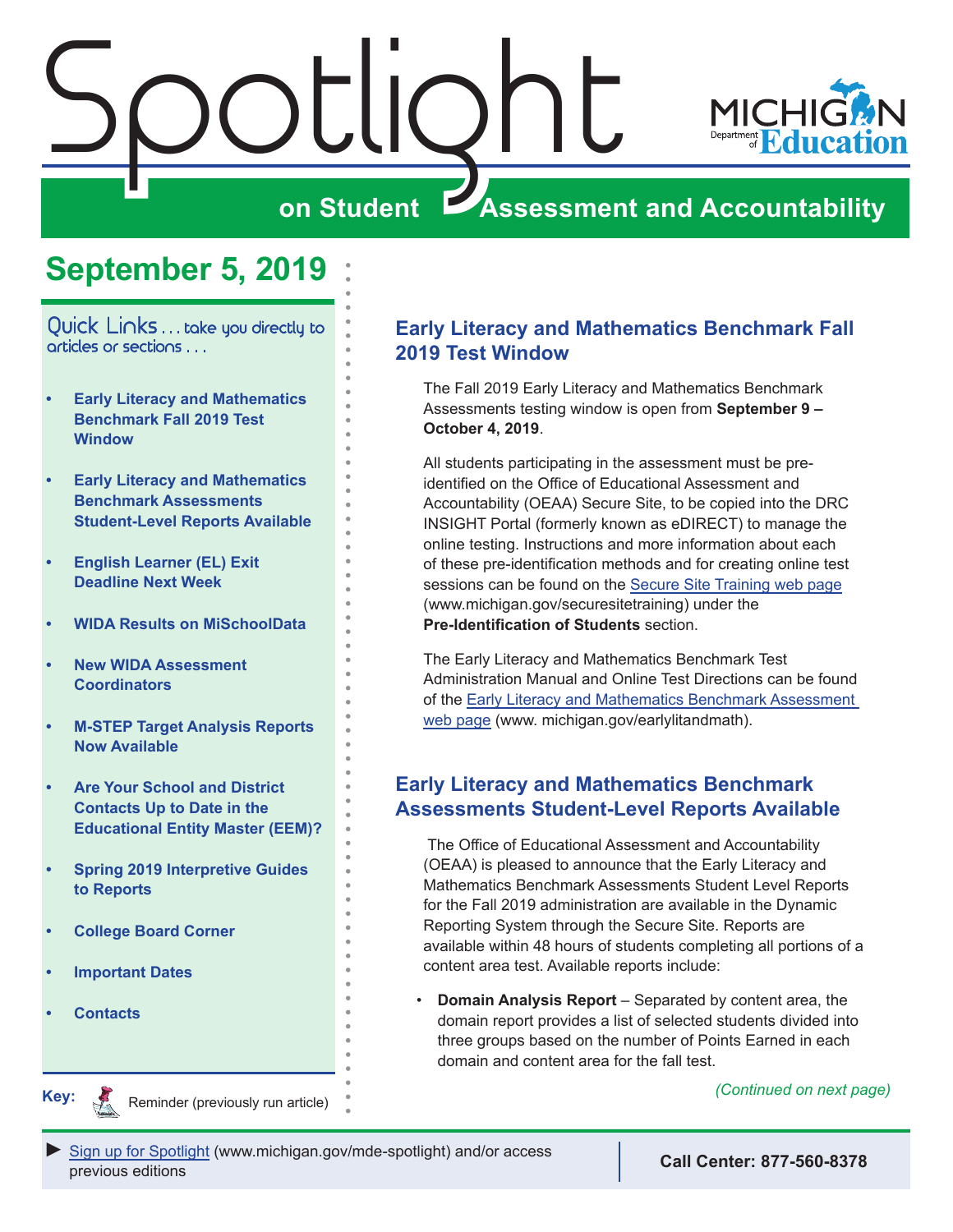- <span id="page-1-0"></span>• **Individual Student Report** – Separated by content area, the ISR provides detailed information on individual students in the Content Summary section, which displays Points Earned out of Points Possible for each Domain in a content area. It also provides Content Details, which displays Points Earned out of Points Possible for each assessment category within a content area.
- **Student Roster Report** Separated by content area, the student roster provides a list of students by Points Earned out of Points Possible (Max Points) by grade, content, domains, and categories.

To view your school or district reports, go to the [OEAA](http://www.michigan.gov/oeaa-secure)  [Secure Site](http://www.michigan.gov/oeaa-secure) (www.michigan.gov/oeaa-secure) and select **Reports**, then **Dynamic Score Reports** in the drop-down menu. Once in the Dynamic Score Reports, select the **Test Cycle**, **District**, and **School**.

## **English Learner (EL) Exit Deadline Next Week**

District English Learner (EL) test coordinators, EL directors, and pupil accounting personnel should work together to ensure any EL students meeting EL exit criteria and not reported as EL-exited in the Michigan Student Data System (MSDS) End-of-Year (EOY) collection are reported as EL exited using the MSDS July–Mid-September Student Record Maintenance (SRM) collection, which closes **September 11, 2019 at 11:59 PM**. Students whose EL exits are not properly reported in MSDS will not be EL-exited for 2019-20 accountability and will be expected to take WIDA ACCESS for ELLs again in Spring 2020.

Directions for exiting eligible EL students are provided in the [EL Exit Reporting Guidelines](https://www.michigan.gov/documents/mde/English_Learner_EL_Exit_Reporting_Guidelines_624626_7.pdf) document, which can be found on the [WIDA web page](www.michigan.gov/wida) (www.michigan.gov/wida).

### **WIDA Results on MiSchoolData**

The Spring 2019 WIDA ACCESS for ELLs assessment results are now available on the MiSchoolData website. These reports provide public-facing district and statewide results for each year of WIDA as well as trend data. To view these reports, go to [MiSchoolData](https://www.mischooldata.org/) (www.mischooldata. org). Select **K-12th Grade**, then **English Learner Data**, and then select **English Learner Dashboard** or **English Learner Assessment**. English Learner Growth for 2019 will be available later this fall. For questions about these reports, contact CEPI at [CEPI@michigan.gov](mailto:CEPI%40michigan.gov?subject=).

## **New WIDA Assessment Coordinators**

New coordinators who will be taking on the responsibility of the WIDA assessments, should start learning more about these assessments by reading the following documents:

- **• [K W-APT & WIDA Screener Policy Manual](https://www.michigan.gov/documents/mde/WIDA_Screener_and_W-APT_Michigan_Policy_Manual_635005_7.pdf)** provides an overview of the screening process and detailed information about getting needed system accounts and Michigan-specific policies
- **• [Michigan's Entrance & Exit Protocol](https://www.michigan.gov/documents/mde/Entrance_and_Exit_Protocol_updated_May_2016_550634_7.pdf)** provides information related to Michigan's criteria for determining who can be identified as an English learner (EL) and when ELs can exit from that status
- **• [WIDA Specific Chapters of the Assessment](https://www.michigan.gov/mde/0,4615,7-140-22709_63192-476290--,00.html)  [Administrator Training Guide](https://www.michigan.gov/mde/0,4615,7-140-22709_63192-476290--,00.html)** – provides specific information pertaining to administration activities for the WIDA assessments

These resources and more can be found on the [WIDA web](www.michigan.gov/wida)  [page](www.michigan.gov/wida) (www.michigan.gov/wida).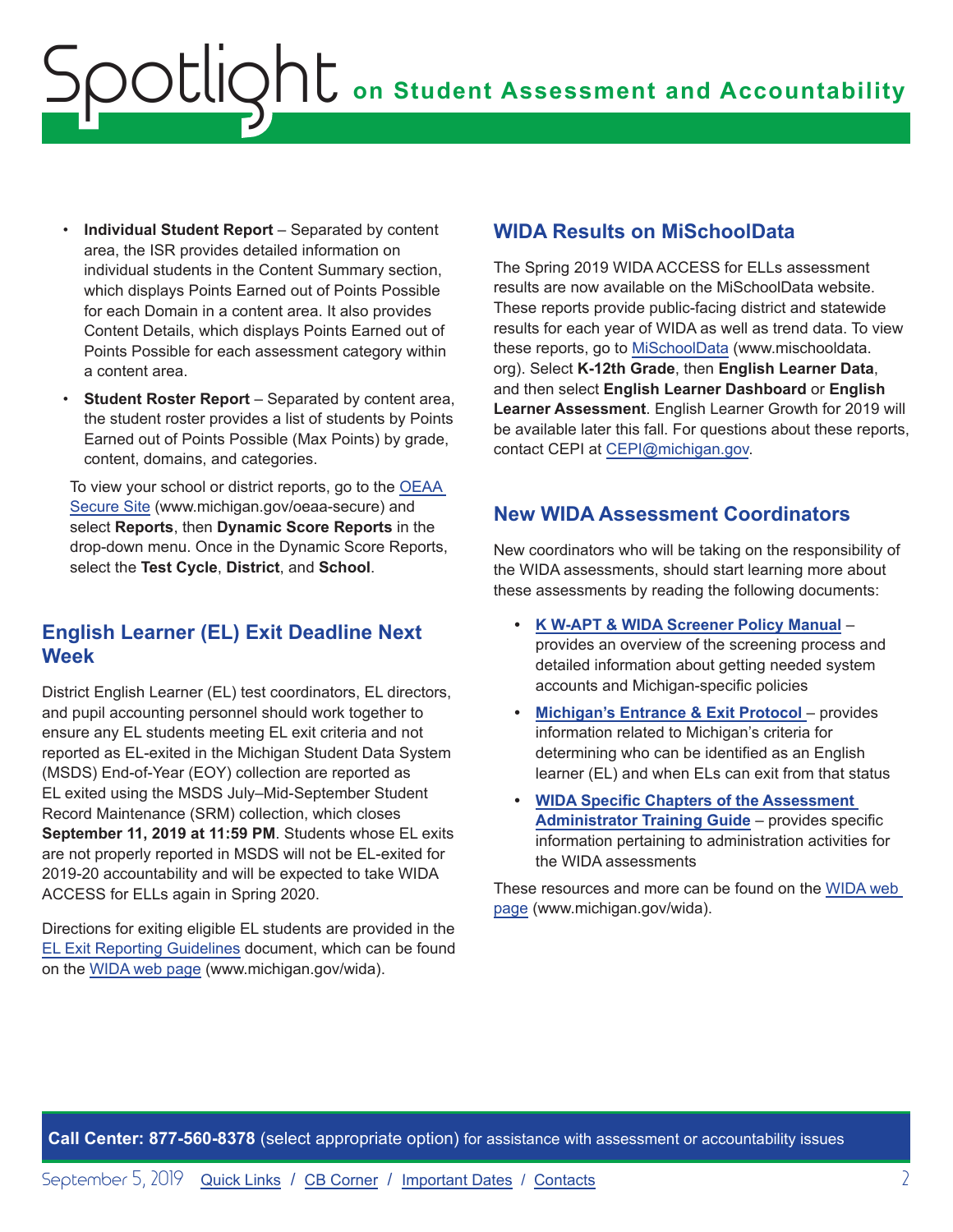### <span id="page-2-0"></span>**M-STEP Target Analysis Reports Now Available**

The **Spring 2019 M-STEP Target Analysis Reports** are now available in the Dynamic Score Reporting Site through the [Office of Educational Assessment and Accountability](http://www.michigan.gov/oeaa-secure)  [\(OEAA\) Secure Site](http://www.michigan.gov/oeaa-secure) (www.michigan.gov/oeaa-secure).

Target Analysis Reports are available at the school, district, and state levels for English language arts (ELA) and mathematics. The Target Analysis Report provides information about aggregate groups' relative strength and weaknesses by assessment target. It is not a proficiency report.

Assessment targets are mapped to the [ELA](https://www.michigan.gov/mde/0,4615,7-140-22709_70117-364986--,00.html) and [mathematics](https://www.michigan.gov/mde/0,4615,7-140-22709_70117-364403--,00.html) claims and content standards in the Crosswalk documents available in the Content Specific Information section on the [M-STEP web page](www.michigan.gov/mstep) (www.michigan.gov/mstep).

The Michigan Department of Education (MDE) has provided [Target Analysis Report Training Materials.](https://www.michigan.gov/mde/0,4615,7-140-22709_70117-396811--,00.html) These include:

- a **Target Analysis Resource Document** with detailed information about the report and how to use the data
- a **Target Analysis Training PowerPoint** for district or building training
- a **Target Analysis Handout** to be used during training

These materials are available on the [M-STEP web page](www.michigan.gov/mstep) (www.michigan.gov/mstep) under the **Reporting** section.

## **Are Your School and District Contacts Up to Date in the Educational Entity Master (EEM)?**

With the start of a new school year, take a moment to review your district and school in the Educational Entity Master (EEM) to verify that any needed changes or updates have been made. District and school information—including grade levels serviced, address, and contacts—is pulled from

the [EEM](www.michigan.gov/EEM) (www. michigan.gov/eem) for various Office of Educational Assessment and Accountability (OEAA) Secure Site functions and assessment communications, for both public and nonpublic schools. It is important to keep this information accurate and up to date.

Each public school district has at least one authorized user who can make updates to the EEM for the district and schools within the district. We ask that you take a moment to review your district and school in the EEM and submit any changes or updates to your authorized district person. Nonpublic schools should contact [nonpublicschools@](mailto:nonpublicschools%40michigan.gov?subject=) [michigan.gov](mailto:nonpublicschools%40michigan.gov?subject=) or 517-241-5385 for updates to the EEM.

All needed updates should be done as soon as possible so that you do not miss out on critical information. Names, telephone numbers, email addresses, and mailing addresses for each contact type must be verified. Test materials are sent to the address associated with the test coordinator. You can expect communications starting in early fall for the College Board assessments (SAT® and PSAT™), ACT® WorkKeys®, WIDA, and the Early Literacy and Mathematics Benchmark Assessments. It is especially important to verify the following contact types and make any needed changes in the EEM.

- Superintendent
- Principal
- District Assessment Coordinator
- Early Literacy and Math Benchmark Coordinator
- English Learner Assessment Coordinator
- MI-Access Coordinator
- M-STEP Coordinator
- PSAT Grade 8 Test Coordinator
- PSAT 8 Backup Coordinator
- PSAT Grade 8 Services for Students with Disabilities **Coordinator**
- PSAT 9 Test Coordinator

### *(Continued on next page)*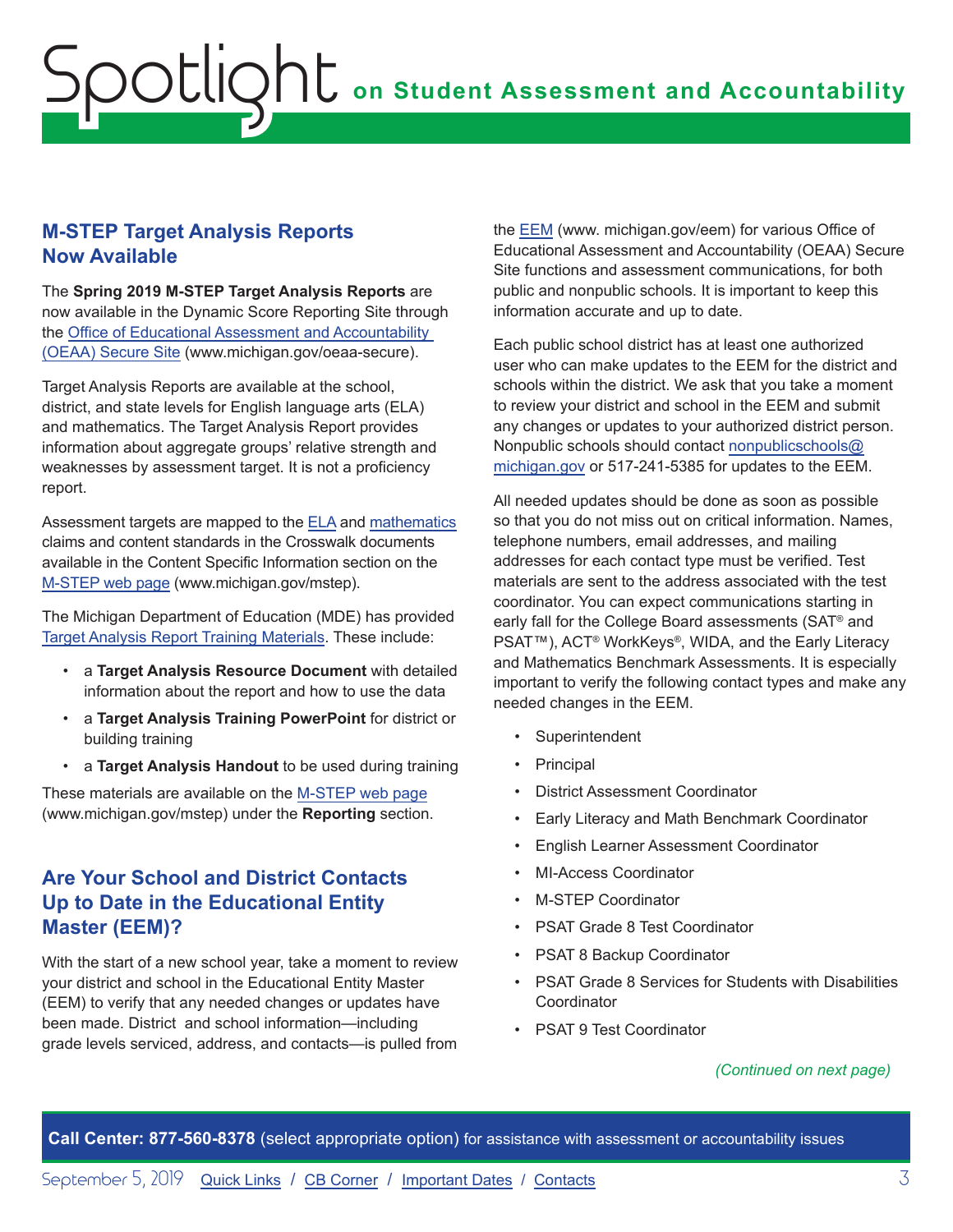# <span id="page-3-0"></span>**on Student Assessment and Accountability** Spotlight

- PSAT 10 Test Coordinator
- PSAT 9/10 Backup Coordinator
- PSAT Grade 9/10 Services for Students with Disabilities Coordinator
- SAT Test Coordinator
- SAT Backup Test Coordinator
- SAT Services for Students with Disabilities Coordinator
- School Accountability Contact (used for accountability communications)
- Technology Director
- WorkKeys Test Coordinator

If you do not know who your authorized EEM user is and you are a user of the [OEAA Secure Site](http://www.michigan.gov/oeaa-secure) (www.michigan. gov/oeaa-secure), you can locate the name and contact information on the **District and School Contact page** of the Secure Site. The contact types listed are also available on the District and School Contact page. However, the page does not contain addresses for the contact types, which is important information and must be verified directly in the EEM. Also keep in mind that although more than one coordinator can be entered into the EEM, only the most recent entry will be used for assessment and accountability purposes.

## **Spring 2019 Interpretive Guides to Reports**

The Spring 2019 Interpretive Guides to Reports are available for the following assessments:

- Interpretive Guide to MME (Michigan Merit Exam) **Reports**
- Michigan Grade 8 Testing Interpretive Guide to Reports
- Interpretive Guide to MI-Access Reports
- Interpretive Guide to M-STEP Reports (previously available)

These Guides can be accessed on each assessment's web page or from the Actions Menu within the Dynamic Score Reporting Site. These documents will be updated as new reports become available later this fall. Watch the Spotlight for details.

#### **2019 Michigan Interpretive Guide to MME (Michigan Merit Exam) Reports**

The [2019 Michigan Interpretive Guide to MME \(Michigan](https://www.michigan.gov/documents/mde/2019_Interpretive_Guide_to_MME_Reports_664597_7.pdf)  [Merit Exam\) Reports](https://www.michigan.gov/documents/mde/2019_Interpretive_Guide_to_MME_Reports_664597_7.pdf) is now available on the [MME web](www.michigan.gov/mme)  [page](www.michigan.gov/mme) (www.michigan.gov/mme) under the **What's New**  and **Reporting** sections. This Interpretive Guide provides educators with important information about scoring, performance level descriptors and ranges, data contained in each report, reports available in the Dynamic Score Reporting Site, the functionality of each report, additional resources including information on College Board and ACT WorkKeys produced reports, and contact information.

#### **2019 Michigan Grade 8 Testing Interpretive Guide to Reports**

New for Spring 2019 is the Michigan Grade 8 Testing Interpretive Guide to Reports. This document is uniquely designed for grade 8 students taking both the College Board PSAT 8/9 for grade 8 and the M-STEP for Social Studies. The [Michigan Grade 8 Testing Interpretive Guide to Reports](https://www.michigan.gov/documents/mde/2019_Michigan_Grade_8_Testing_Interpretive_Guide_to_Reports_665028_7.pdf) is available on the [PSAT web page](http://www.michigan.gov/psat) (www.michigan.gov/ psat) under the **What's New** and **Reporting** sections. This new Guide provides educators with important information about scoring, performance level descriptors and ranges, data contained in each report, reports available in the Dynamic Score Reporting Site, the functionality of each report, additional resources including information on College Board produced reports, and contact information.

#### **Spring 2019 Interpretive Guide to MI-Access Reports**

The [Spring 2019 Interpretive Guide to MI-Access Reports](https://www.michigan.gov/documents/mde/2019_Interpretive_Guide_to_MI-Access_Reports_665060_7.pdf) is now available on the [MI-Access web page](http://www.michigan.gov/mi-access) (www.michigan. gov/mi-access) under the **What's New** and **Reporting** sections.

*(Continued on next page)*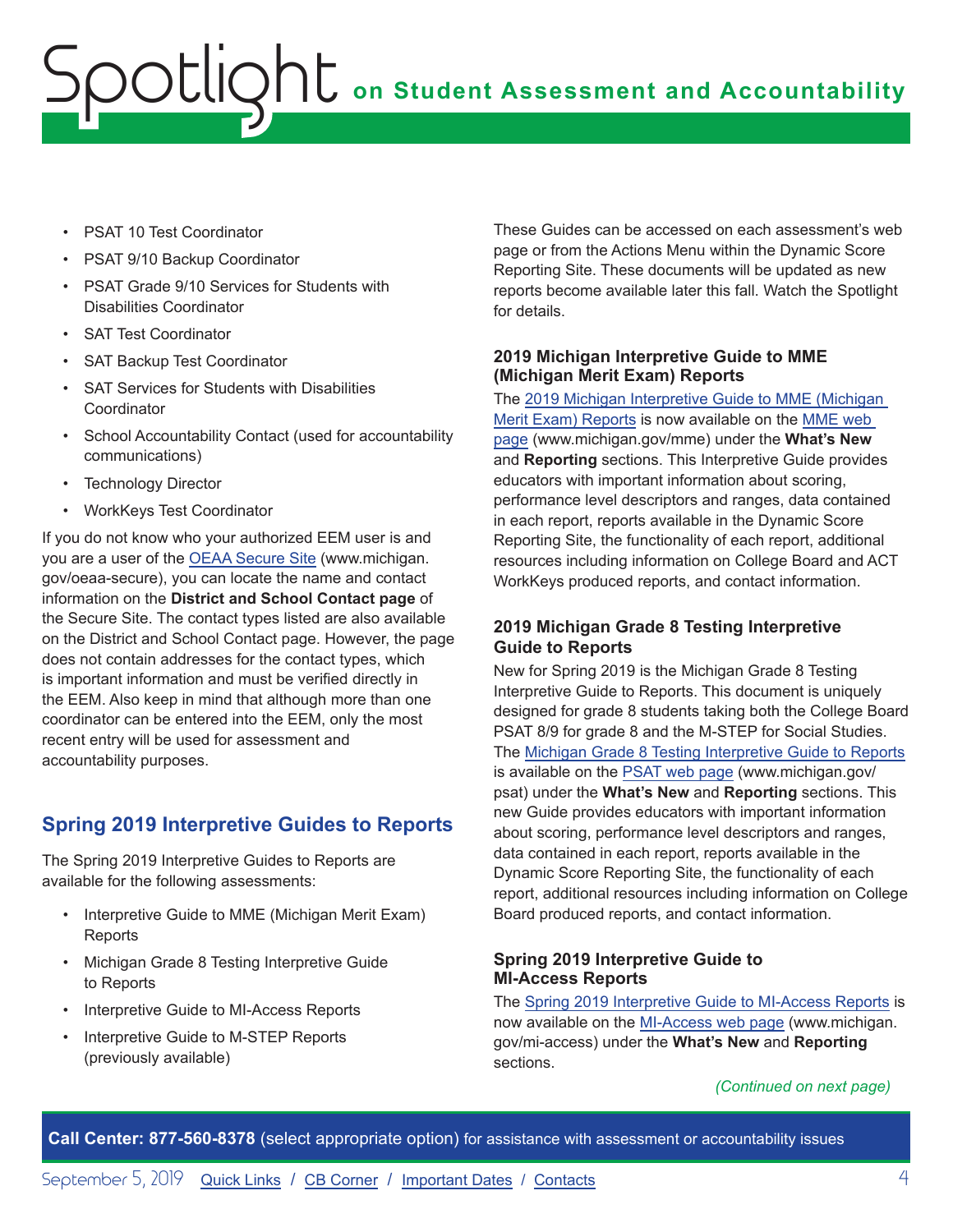# <span id="page-4-0"></span>**on Student Assessment and Accountability** Spotlight

The Interpretive Guide to MI-Access Reports provides educators with important information about scoring, the data contained in each report, the reports available in the Dynamic Score Reporting Site, and tips on how to use each report.

#### **Spring 2019 Interpretive Guide to M-STEP Reports**

The [Spring 2019 Interpretive Guide to M-STEP Reports](https://www.michigan.gov/documents/mde/2019_Interpretive_Guide_to_M-STEP_Reports_661956_7.pdf) is currently available on the [M-STEP web page](www.michigan.gov/mstep) (www.michigan.gov/mstep).

# <span id="page-4-1"></span>College Board Corner

 *Information on SAT*®*, PSAT*™ *8/9, and PSAT*™*10 provided by the College Board*

### **Questions about Spring PSAT 8/9, PSAT 10, or SAT?**

- call the Michigan Educator Hotline: 866-870-3127 (select Option 1)
- email [michiganadministratorsupport@](mailto:michiganadministratorsupport%40collegeboard.org?subject=) [collegeboard.org](mailto:michiganadministratorsupport%40collegeboard.org?subject=)

## **Updating EEM**

For the Michigan-provided SAT with Essay, PSAT 10, and PSAT 8/9 for grade 8 and grade 9 administrations in Spring 2020, College Board will use contact information from the EEM (Educational Entity Master) to identify staff responsible for implementing the assessments. Test shipments will be sent to the address associated with the test coordinator's record in the EEM. If the EEM information is not accurate, communications and test shipments may be impacted. **Staff can serve multiple roles, if needed**.

Contact information should be provided, in the EEM, for each of the following roles:

- SAT Test Coordinator
- PSAT Grade 10 Test Coordinator
- PSAT Grade 9 Test Coordinator
- PSAT Grade 8 Test Coordinator
- SAT Backup Test Coordinator
- PSAT 9/10 Backup Coordinator
- PSAT Grade 8 Backup Coordinator
- SAT Services for Students with Disabilities **Coordinator**
- PSAT Grade 9/10 Services for Students with Disabilities Coordinator
- PSAT Grade 8 Services for Students with Disabilities Coordinator

For public schools, review the contacts listed in the EEM. If changes are required, contact your authorized district EEM user to make the updates. If you are unsure who your authorized EEM user is, use the **District and School Contact Page**, under the **Assessment Registration** tab, of the [Office of Educational](http://www.michigan.gov/oeaa-secure)  [Assessment and Accountability \(OEAA\) Secure Site](http://www.michigan.gov/oeaa-secure) (www.michigan.gov/oeaa-secure) to retrieve the name and contact information for your district. If no changes are needed, no further action is required.

For nonpublic schools, provide any updates or additions to the Nonpublic School Office at [nonpublicschools@](mailto:nonpublicschools%40michigan.gov?subject=) [michigan.gov](mailto:nonpublicschools%40michigan.gov?subject=) or 517-241-5385. If no changes are needed, no further action is required.

Common errors that cause issues with communications and shipments:

1. The EEM is not updated for the 2019-20 school year.

*(Continued on next page)*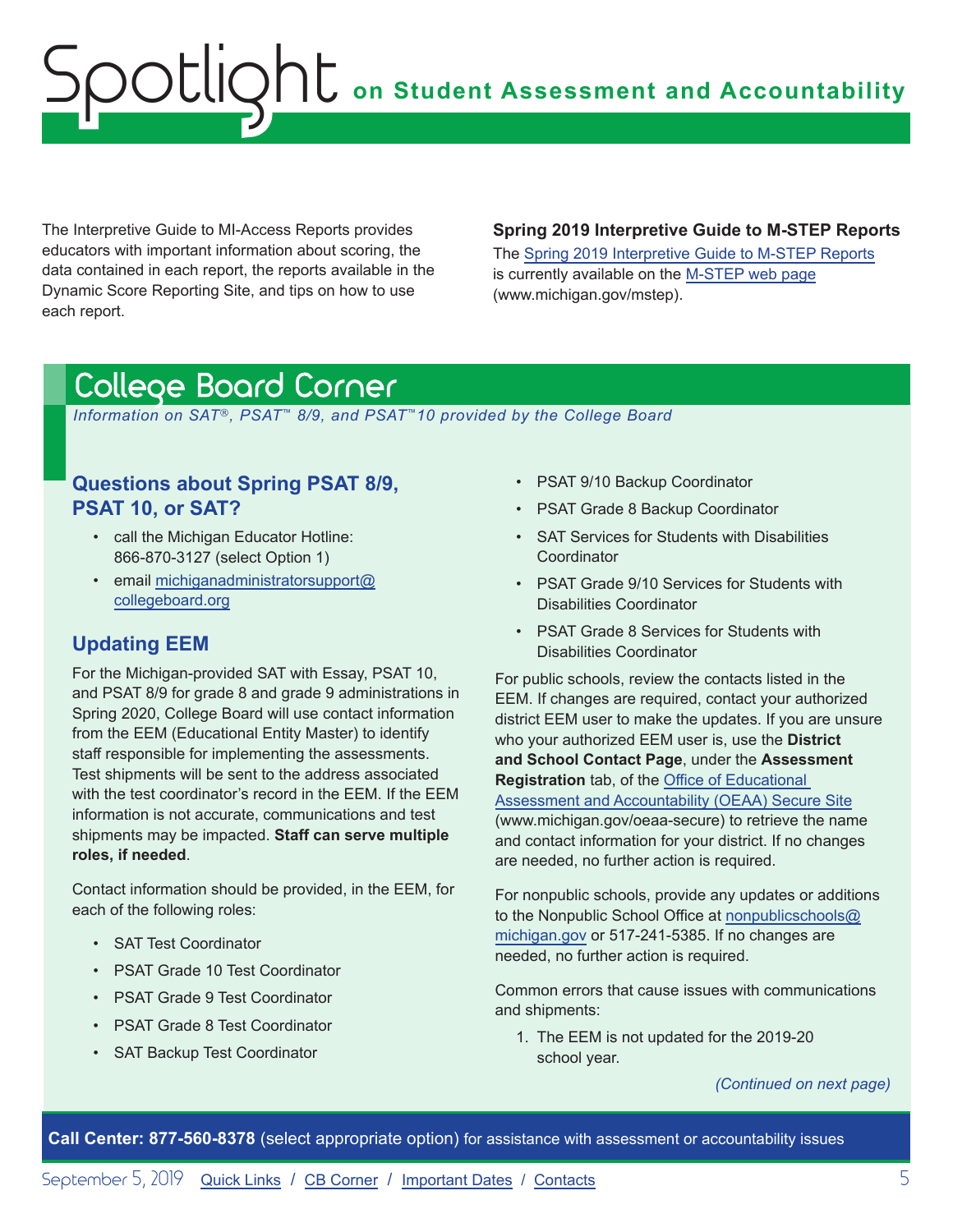# **on Student Assessment and Accountability** ootlig

- 2. The EEM is updated at the district-level instead of the school-level.
- 3. The address associated with the test coordinator's record in the EEM is incorrect.

College Board will start processing any updates the first week of October. If the EEM is updated throughout the school year, it takes 7-10 days for College Board to receive and process the updates.

## **Access to SSD Online for New SSD Coordinators**

The primary SSD (Services for Students with Disabilities) must be identified in the EEM for communication purposes. If multiple SSD coordinators are listed in the EEM, only the most recently added will receive communications from College Board. A school can, however, have multiple SSD coordinators to submit accommodation requests in the SSD Online system. Any SSD coordinators who will be submitting accommodation requests will need access to SSD Online to do so. Directions on obtaining access:

- 1. Find the school's AI (Attending Institution) code on the Test Center Participation page of the OEAA Secure Site. You will need the AI code for the SSD Coordinator Form. If you do not have an AI code, you will need to wait until November, when AI codes are assigned to schools that do not have one.
- 2. Fill out and fax the [SSD Coordinator form](http://www.collegeboard.org/pdf/ssd/ssd-coordinator.pdf) (www. collegeboard.org/pdf/ssd/ssd-coordinator.pdf)
- 3. The SSD coordinator will receive an email with an access code to gain access to SSD Online within a few days of faxing the form.
- 4. If an SSD coordinator already has access from previous years, they do not need to fill out another form.

5. Test coordinators may also request access to SSD Online if they want to check on approval status for accommodation requests. Consider your district policy regarding student privacy when accessing information for students with disabilities before requesting access.

## **Getting Ready for 2020 –Fall Implementation Workshops and Webinar**

Implementation workshops are free and provide information about the Michigan-provided SAT with Essay, PSAT 10 and PSAT 8/9 for grades 8 and 9 administrations in the spring of 2020. Schools that will administer the PSAT 8/9 for grade 8 are HIGHLY encouraged to attend. The College Board is partnering with MCAN (Michigan College Access Network) to provide SCECHs to registered participants.

See the [August 22 edition of Spotlight](https://www.michigan.gov/documents/mde/Spotlight_8-22-19_664068_7.pdf) (www.michigan. gov/mde-spotlight) to review dates and locations. [Workshop registration](http://www.collegeboard.org/michiganworkshops) (www.collegeboard.org/ michiganworkshops).

A webinar version of the face-to-face workshop will be available to those who cannot attend a workshop in person. The presentation in the webinar will be the same content as the workshops. The webinar will be recorded and the presentation slides will be emailed to registrants. The recording and slides will also be available on the [MME web page](www.michigan.gov/mme) (www.michigan.gov/ mme) and the MDE [PSAT web page](http://www.michigan.gov/psat) ( www.michigan. gov/psat) within two weeks of the presentation.

**Date:** November 7, 2019

**Time:** 9-10:30am

[Webinar Registration](https://tinyurl.com/2020MichiganImplementation) (https://tinyurl. com/2020MichiganImplementation)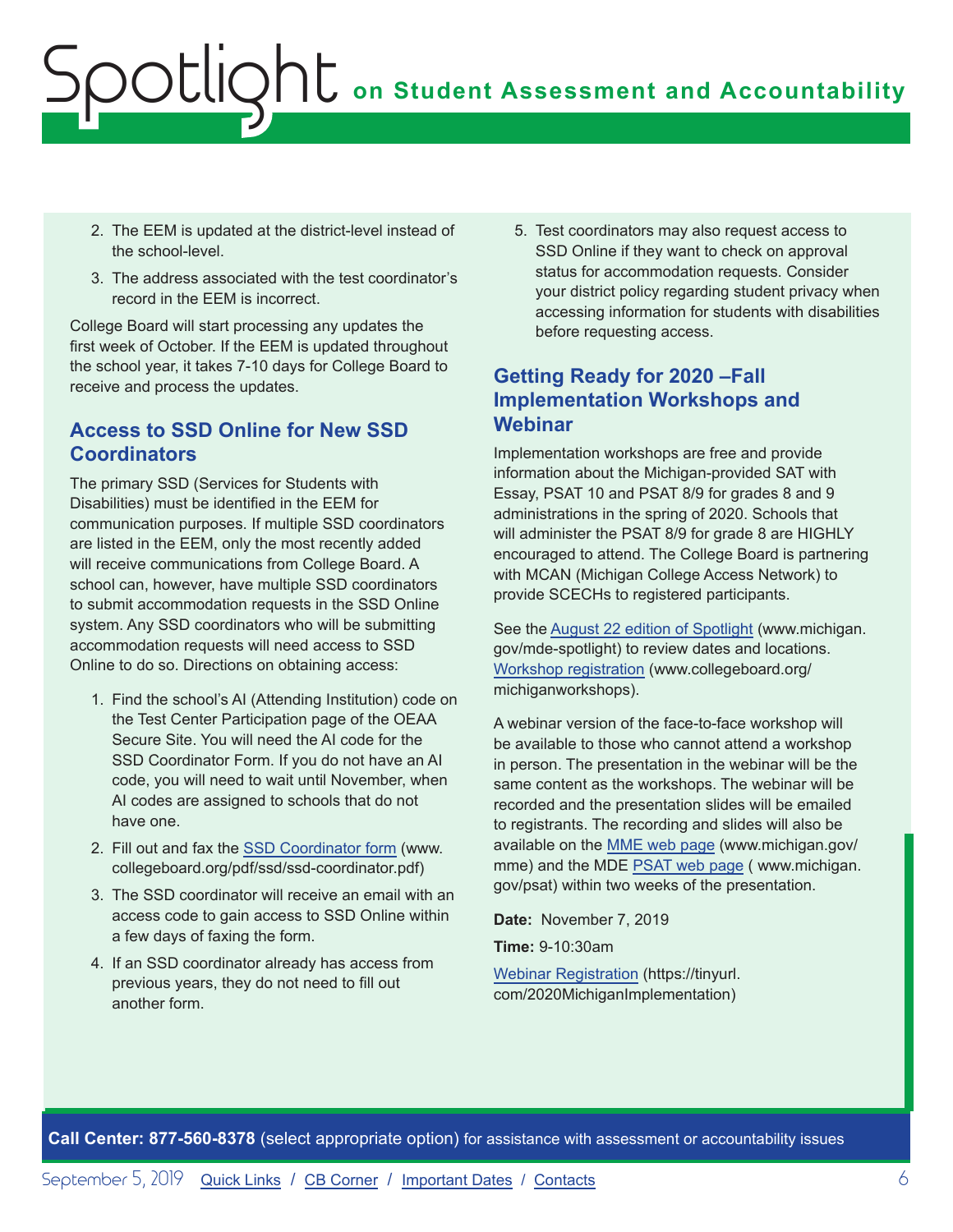# <span id="page-6-0"></span>**on Student Assessment and Accountability** potlic

# <span id="page-6-1"></span>**Important Dates**

# **Approaching Deadlines!**

### **September 11, 2019**

• **Graduation Rate Appeals** window **CLOSES**

### **September 11, 2019 at 11:59 PM**

• **MSDS Student Record Maintenance (SRM) Collection DEADLINE** – English Learner (EL) Exits must be reported and certified in the SRM using an [As of Date] between July 1 and August 31, 2019 AND an [EL/LEP Exit Date] on or before June 30, 2019

# **Coming Next Week . . .**

### **September 11, 2019, 10:00 to 11:00 AM**

**• Screener Online Overview Webinar –**  introductory overview of the WIDA Screener Online, which will benefit new WIDA test coordinators

[Registration link](https://www.eventbrite.com/e/wida-screener-overview-webinar-registration-68023725795) (https://www.eventbrite.com/e/widascreener-overview-webinar-registration-68023725795)

# **September 2019**

## **Early Literacy and Mathematics**

#### **Now – October 3, 2019**

• Pre-identification of students on the OEAA Secure Site for the fall **Early Literacy and Mathematics Benchmark Assessments (K-2)**

## **Early Literacy and Mathematics**

#### **September 9 – October 4, 2019**

• **Early Literacy and Mathematics Benchmark Assessments (K-2)** Fall Testing Window

# **October 2019**

### **WIDA**

**Tuesday and Wednesday, October 1 and 2, 2019, 9:00 AM to 4:00 PM:** 

• **Workshop 2: Leading Schools for Multilingual Learner Achievement** 

**Location:** Wayne Community College – Downriver Campus, 21000 Northline Rd., Taylor MI 48180 EPAC 5 & 6

[Registration link](https://wida-leading-schools-el-achievement.eventbrite.com) (https://wida-leading-schools-elachievement.eventbrite.com)

### **October 1 – November 1, 2019**

• Implementation Workshops for **SAT with Essay, PSAT 10,** and **PSAT 8/9**

# **November 2019**

#### **November 7, 2019**

• Implementation Webinar for **SAT with Essay, PSAT 10,** and **PSAT 8/9**